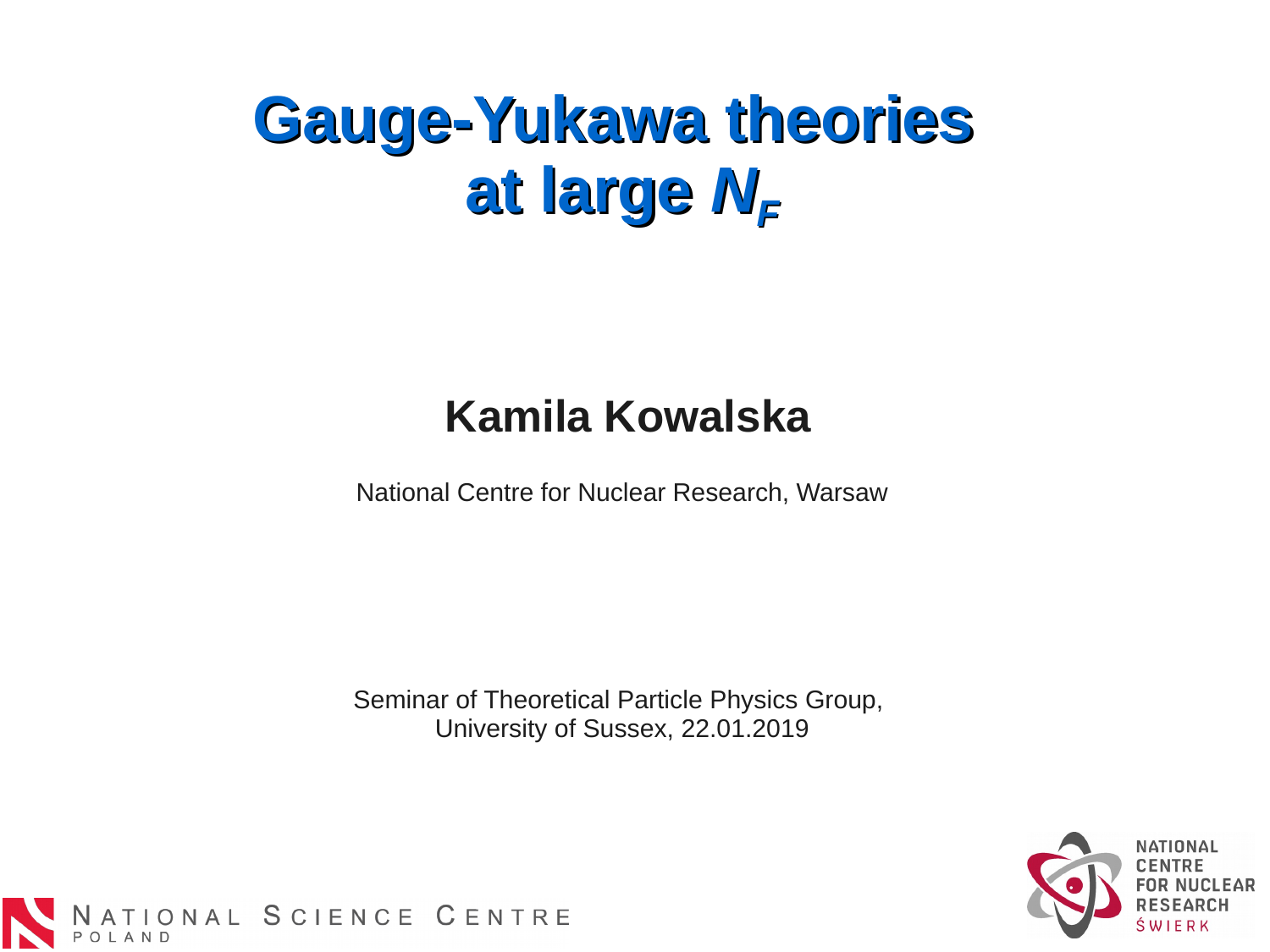

- Motivation
- Large  $N_F$  expansion in a nutshell
- Calculations of the resummed Yukawa beta function
- Large  $N_F$  beta functions state of the art
- Asymptotically Safe model building with large  $N_F$
- Conclusions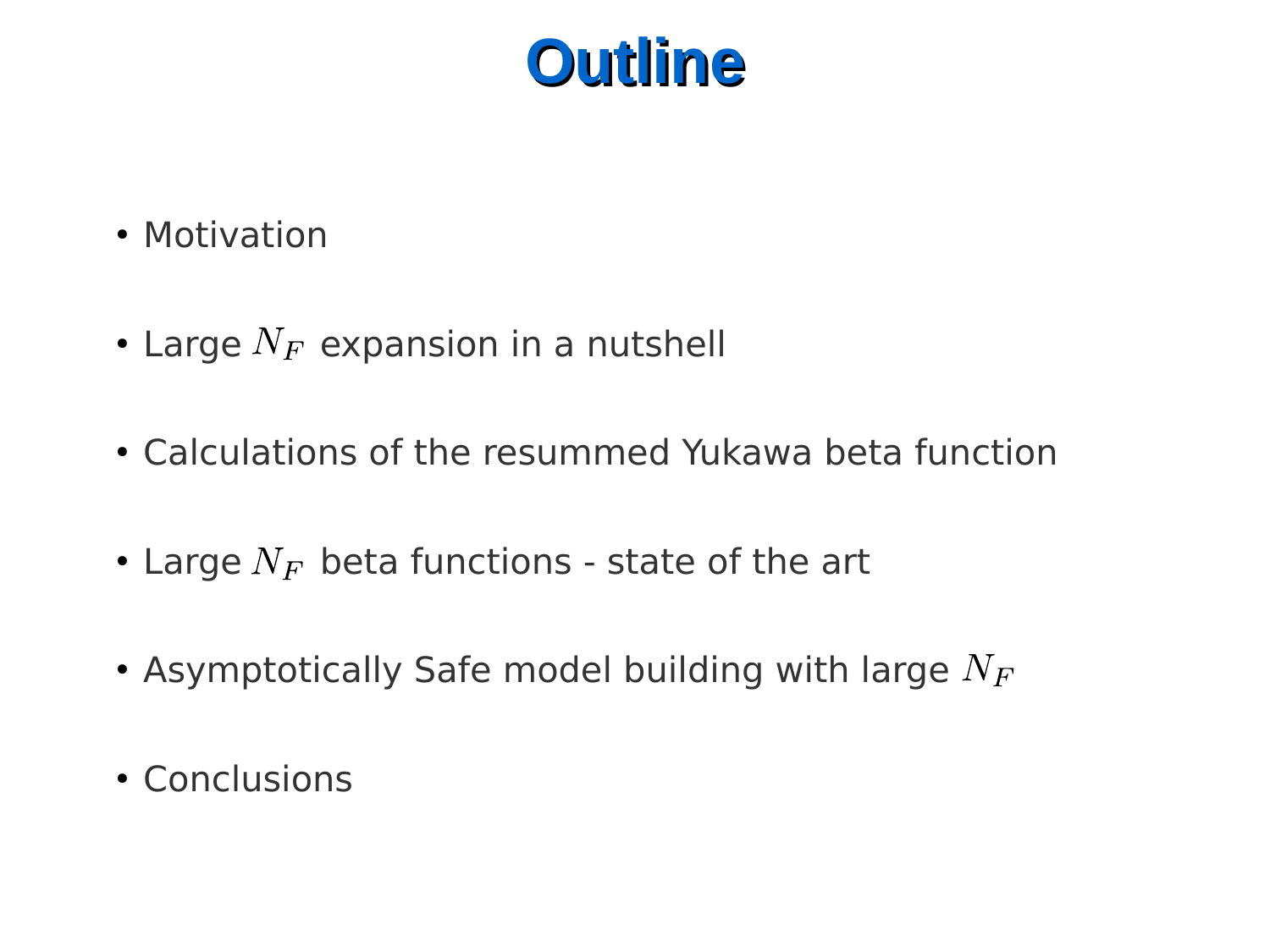#### **Perturbative asymptotic safety**

*D.F.Litim, F. Sannino, JHEP 1412, 178 (2014)*

Gauge-Yukawa theory with  $G = SU(N_C)$ ,  $N_F$  fermions and  $N_F^2$  scalars

$$
\beta_g = \frac{d\alpha_g}{d\ln \mu} = \alpha_g^2(-B + C\alpha_g - D\alpha_y)
$$
\n
$$
\beta_y = \frac{d\alpha_y}{d\ln \mu} = \alpha_y(E\alpha_y - F\alpha_g)
$$
\n
$$
\beta_y = \frac{d\alpha_y}{d\ln \mu} = \alpha_y(E\alpha_y - F\alpha_g)
$$
\n
$$
\beta_y = \frac{N_F}{N_C} - \frac{11}{2} \longrightarrow B = -\frac{4}{3}\epsilon
$$
\n
$$
\beta_z = -\frac{N_F}{N_C} - \frac{11}{2} \longrightarrow B = -\frac{4}{3}\epsilon
$$
\nVeneziano limit:  $N_F, N_C \to \infty, \frac{N_F}{N_C} \to \text{const.} \longrightarrow \epsilon \ll 1$ 

UV GY fixed point is perturbatively stable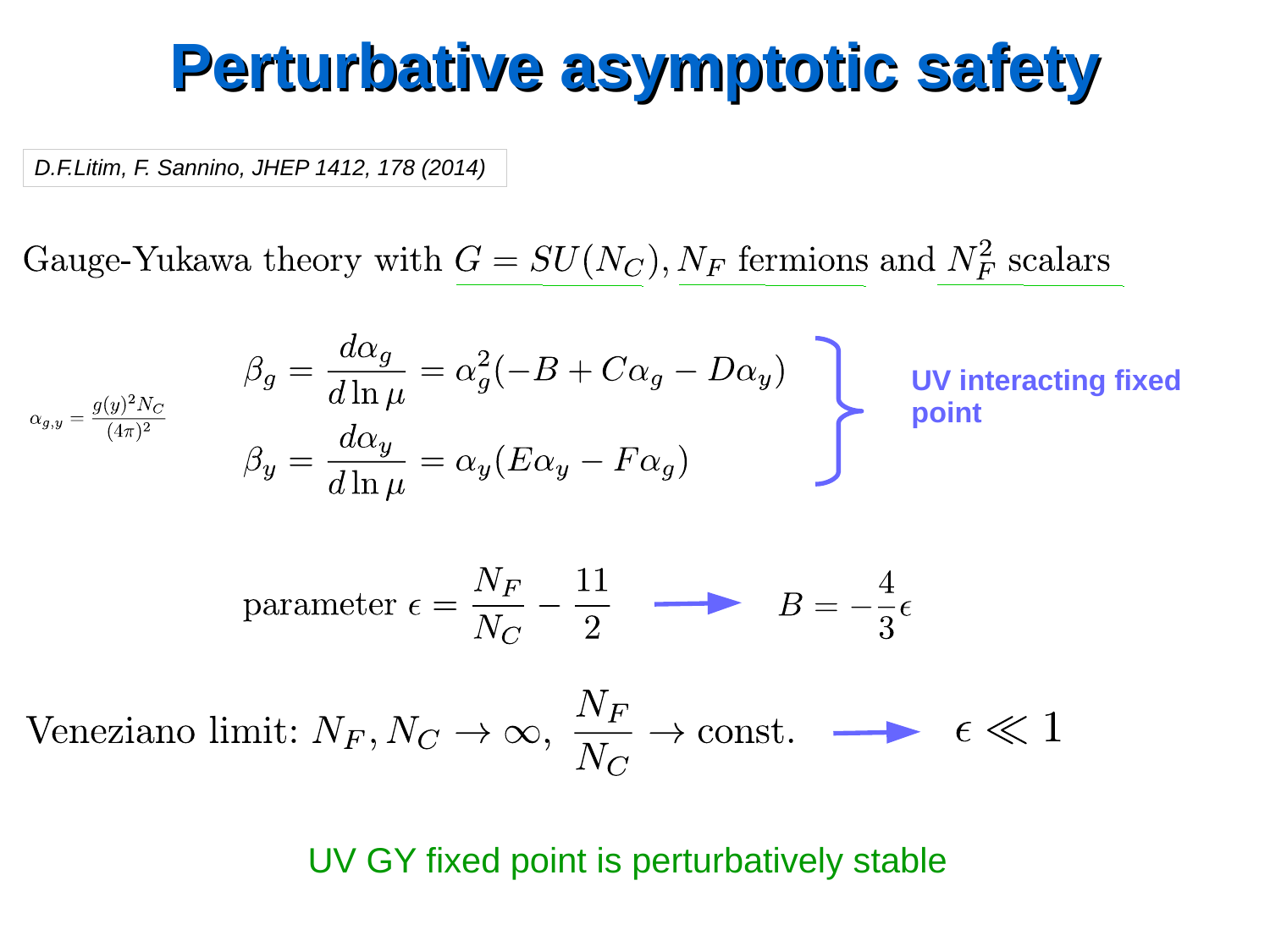# **Scenarios with large**  $N_F$

To employ this idea as a model building tool we need finite  $N_C$ 

| large $N_F$<br>required | $SU(3) \times SU(2)$               | A.Bond, G.Hiller, KK, D.Litim, JHEP 1708, 004 (2017)                               |
|-------------------------|------------------------------------|------------------------------------------------------------------------------------|
|                         | U(1)                               | A.Bond, G.Hiller, KK, D.Litim, PoS EPS-HEP2017<br>$(2017)$ 542                     |
|                         |                                    |                                                                                    |
|                         | perturbative stability in question | D.Barducci, M. Fabbrichesi, C.M.Nieto,<br>R.Percacci, V.Skrinjar, arXiv:1807.05584 |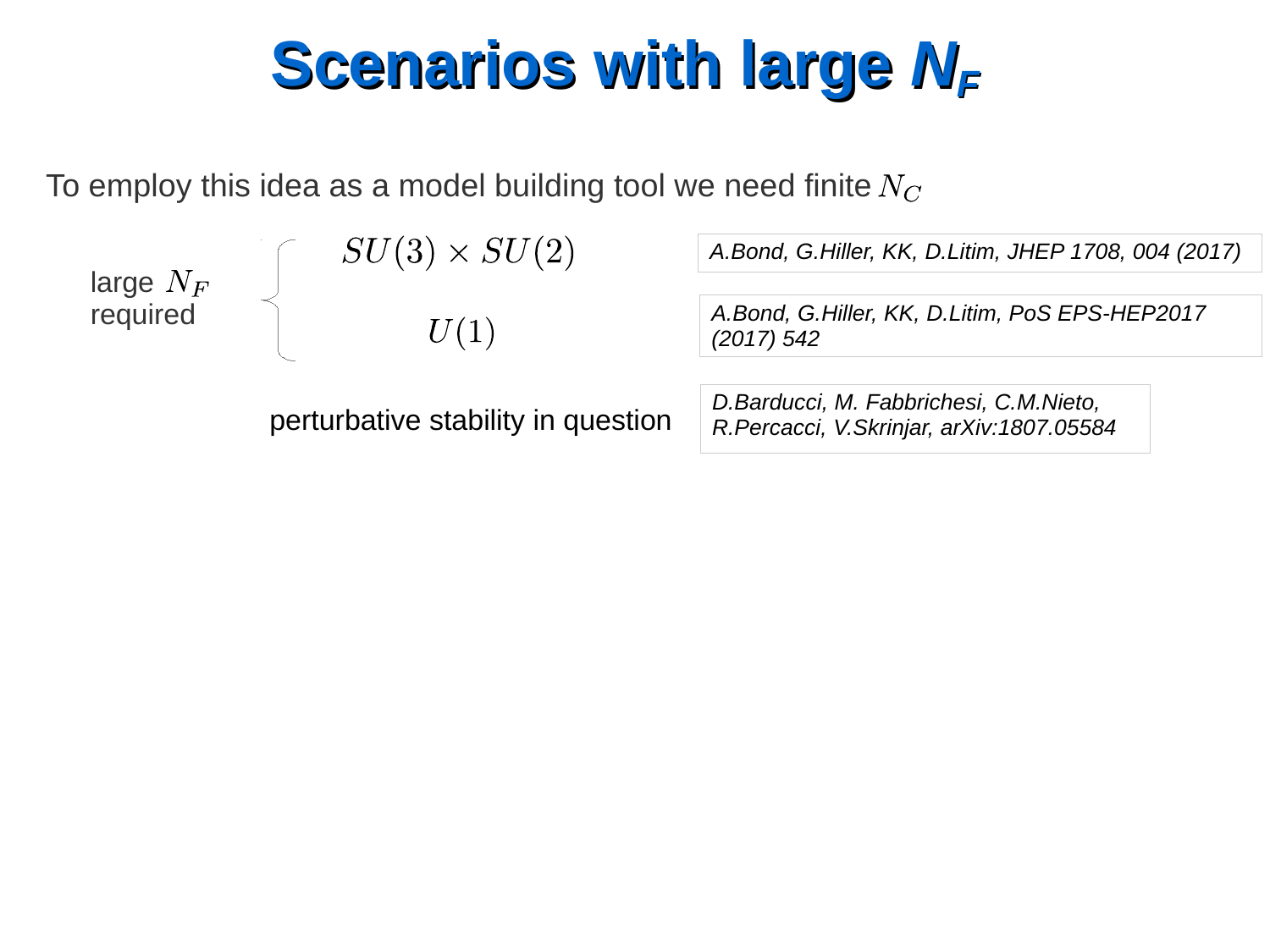# **Scenarios with large**  $N_F$

To employ this idea as a model building tool we need finite  $N_C$ 

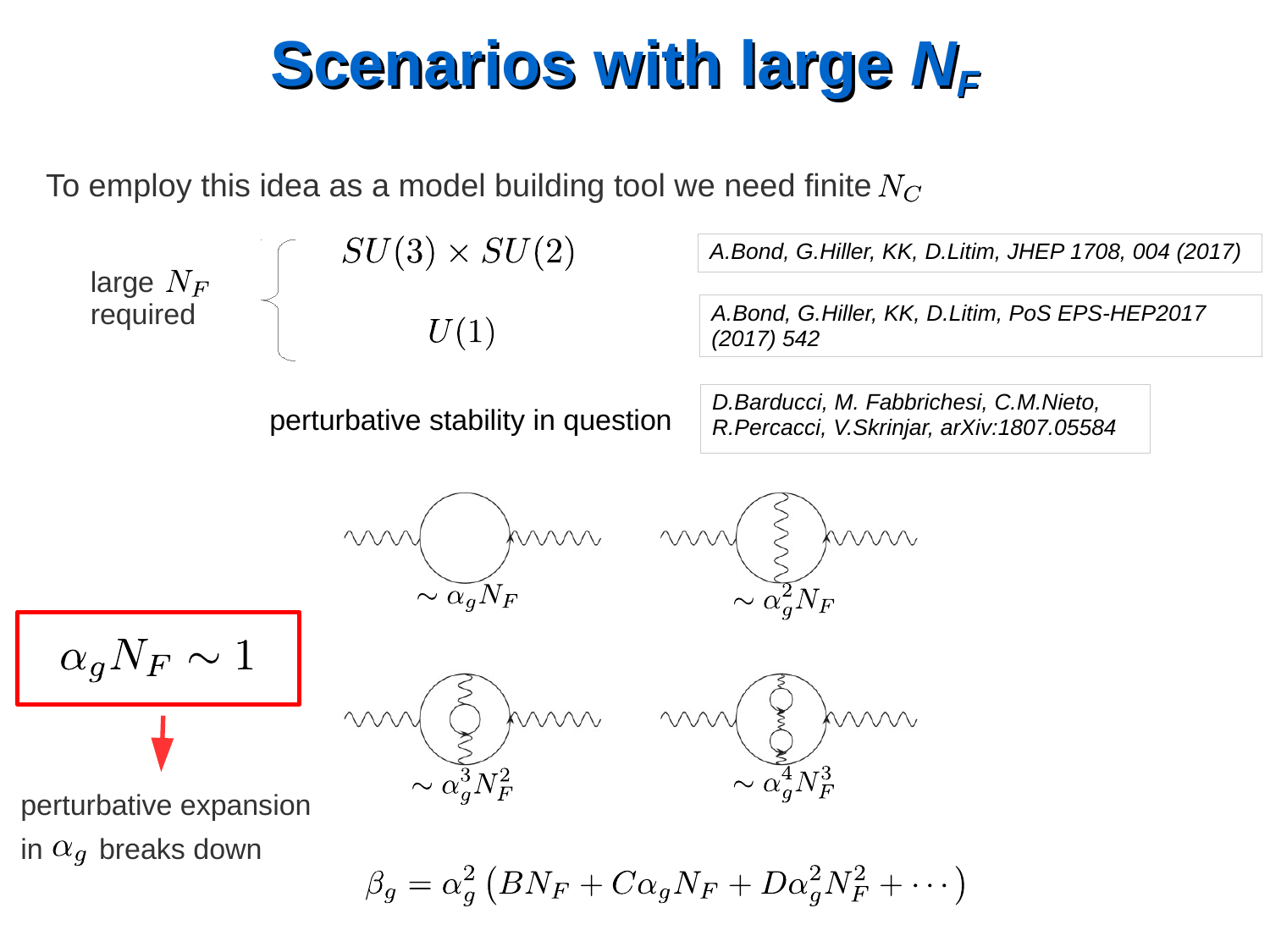Let us reorganize the perturbation series in  $1/N_F$ 

QED: A. Palanques-Mestre and P. Pascual, *Commun. Math. Phys.* 95 (1984) 277 QCD: J.A.Gracey, *Phys. Lett. B737 (1996) 178-184 B.Holdom, Phys. Lett. B694 (2011) 74-79*

t'Hooft coupling:  $K = \alpha_q N_F/\pi$ 

$$
\beta(K) \equiv \frac{d \log K}{d \log Q} = \frac{2}{3} K \left( 1 + \sum_{i=1}^{\infty} \frac{F_i(K)}{N_F^i} \right)
$$

**Bubble counting:**



$$
\sim K^4/N
$$
  $\sim K^4/N^2$   $\sim K^4/N^2$   $\sim K^4/N^3$ 

4L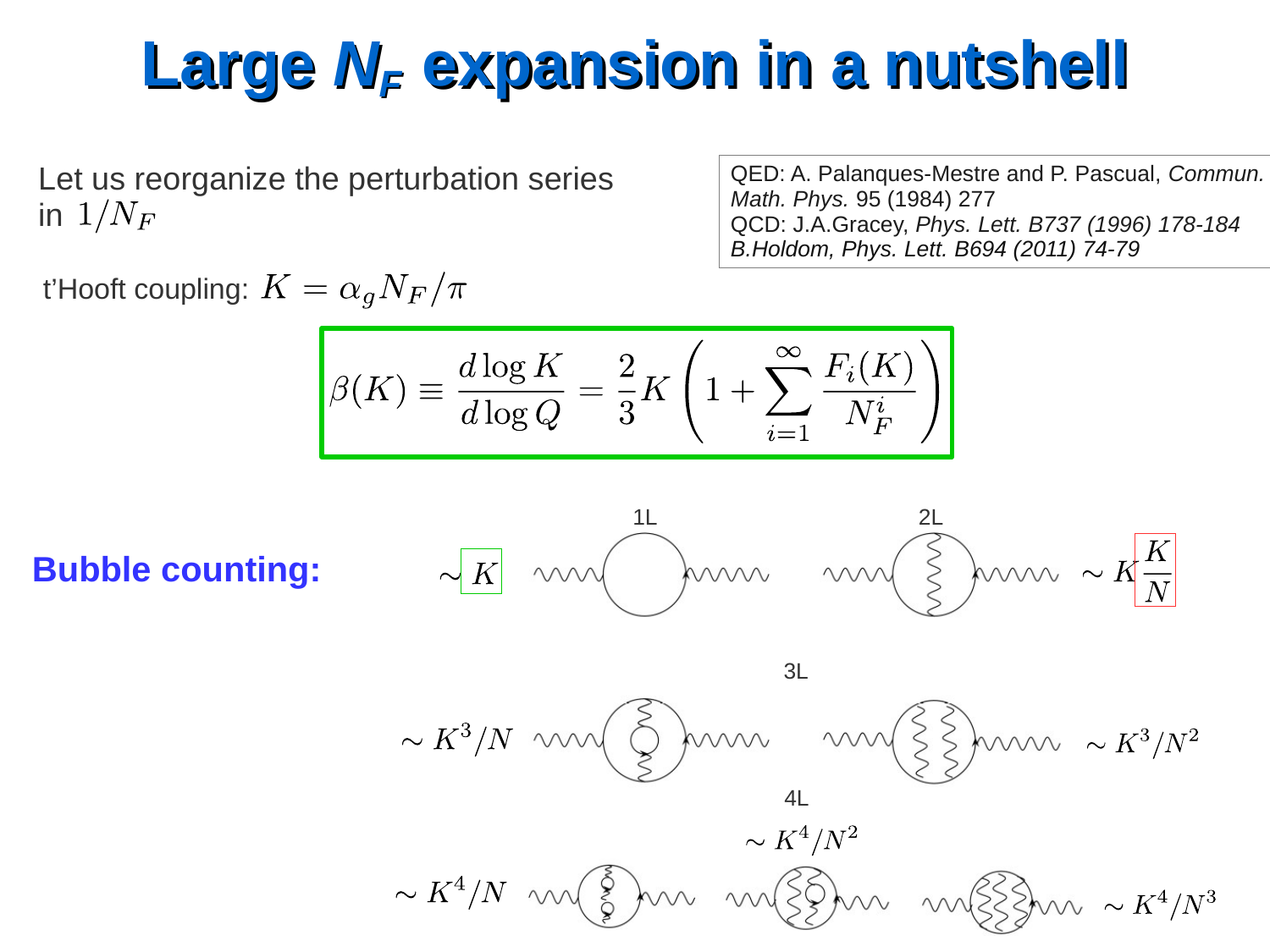Let us reorganize the perturbation series in  $1/N_F$ 

QED: A. Palanques-Mestre and P. Pascual, *Commun. Math. Phys.* 95 (1984) 277 QCD: J.A.Gracey, *Phys. Lett. B737 (1996) 178-184 B.Holdom, Phys. Lett. B694 (2011) 74-79*

t'Hooft coupling:  $K = \alpha_q N_F/\pi$ 

$$
\beta(K) \equiv \frac{d \log K}{d \log Q} = \frac{2}{3} K \left( 1 + \sum_{i=1}^{\infty} \frac{F_i(K)}{N_F^{i}} \right)
$$

**Bubble counting:**

For large  $N_F$  $F_1(K)$  dominates

Replace gauge propagator with

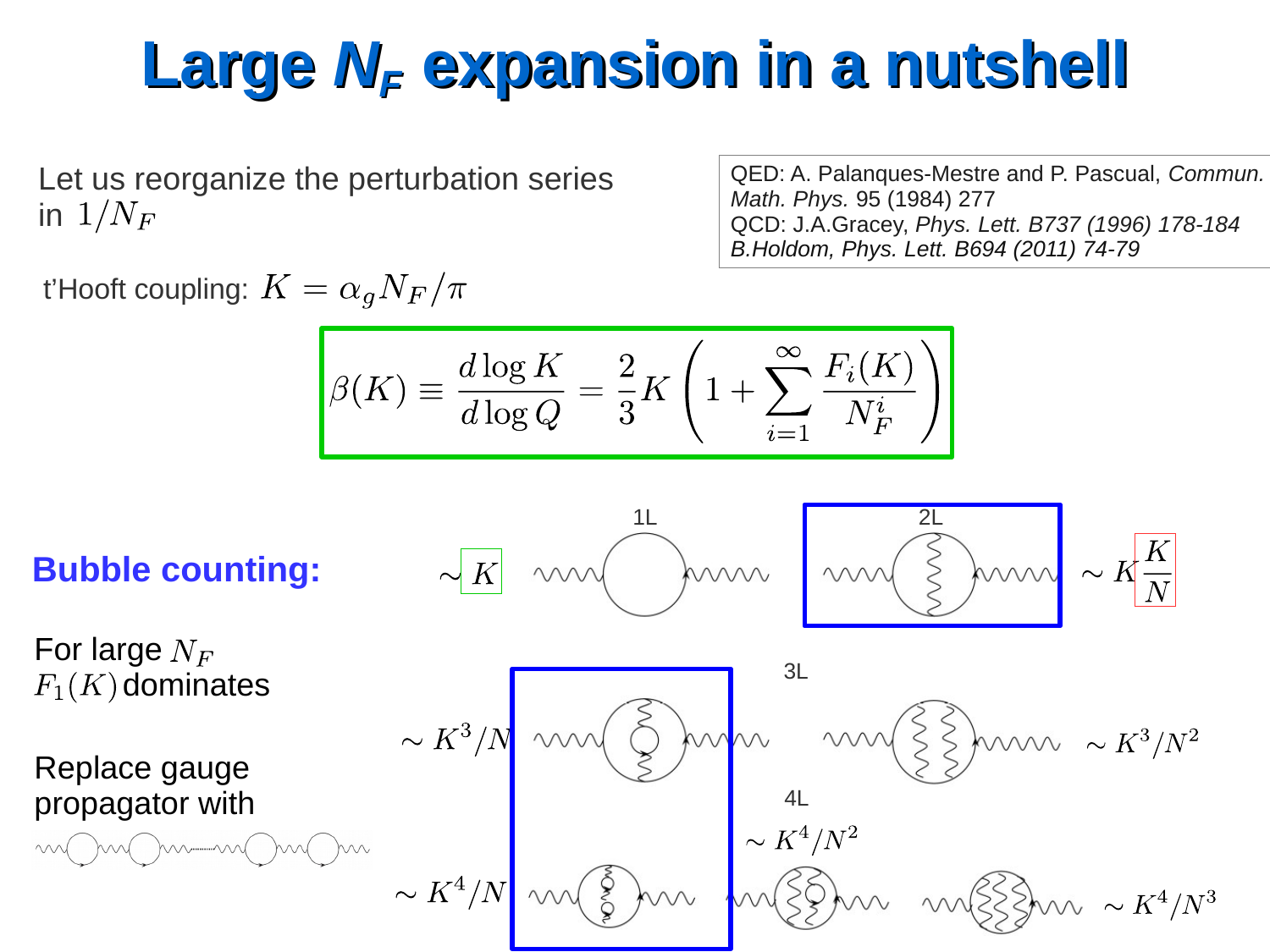

- there exists a **final analytical limit** of the infinite series
- $F_1(K)$  has a pole (in QED)

$$
K = \frac{15}{2}
$$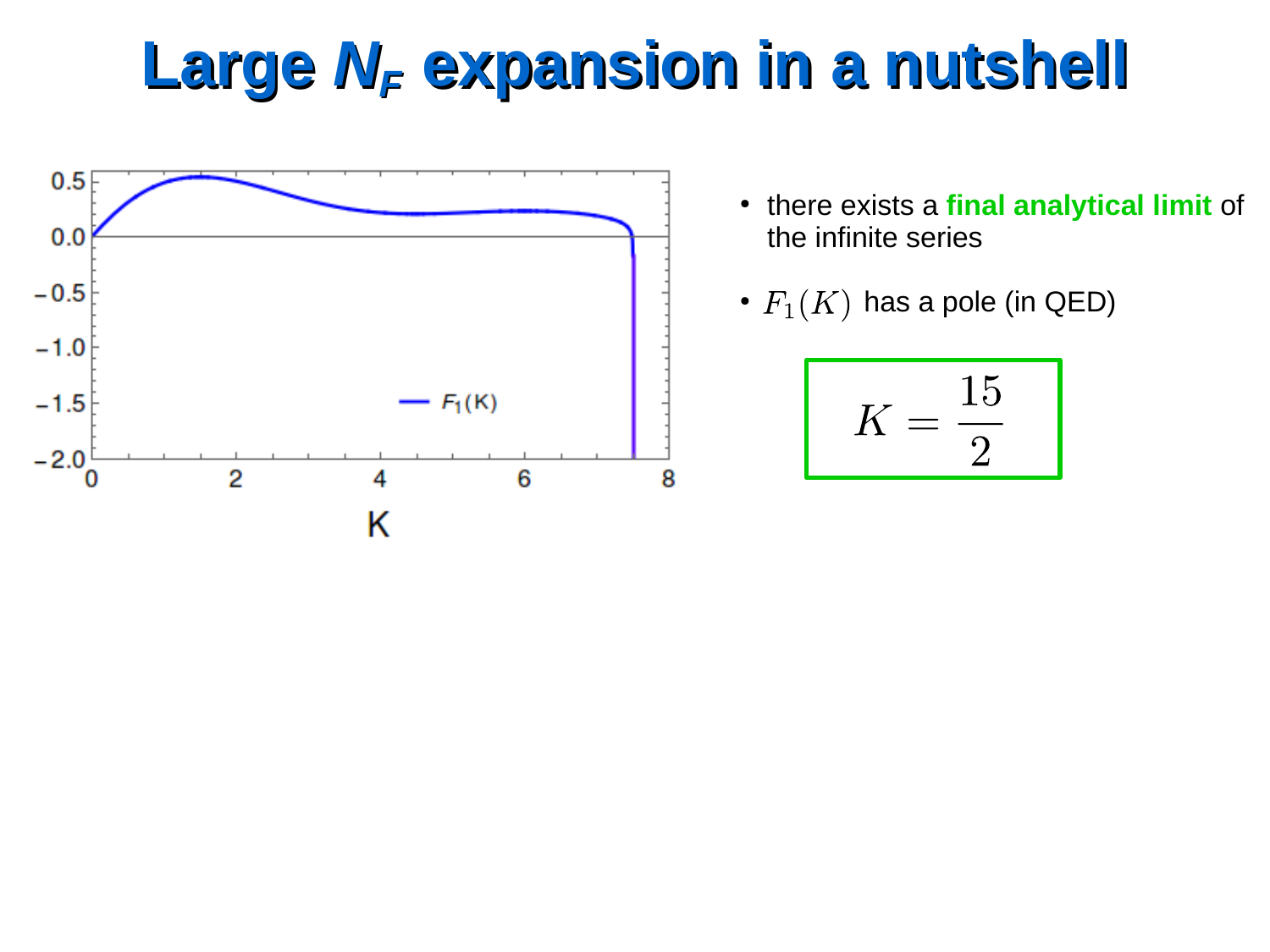

- there exists a **final analytical limit** of the infinite series
- $F_1(K)$  has a pole (in QED)

$$
K = \frac{15}{2}
$$

*Holdom, 2010 Mann et all. 2017*

gauge coupling develops an **interacting UV fixed-point** 

$$
\alpha_g^* = \frac{15\pi}{2N_F}
$$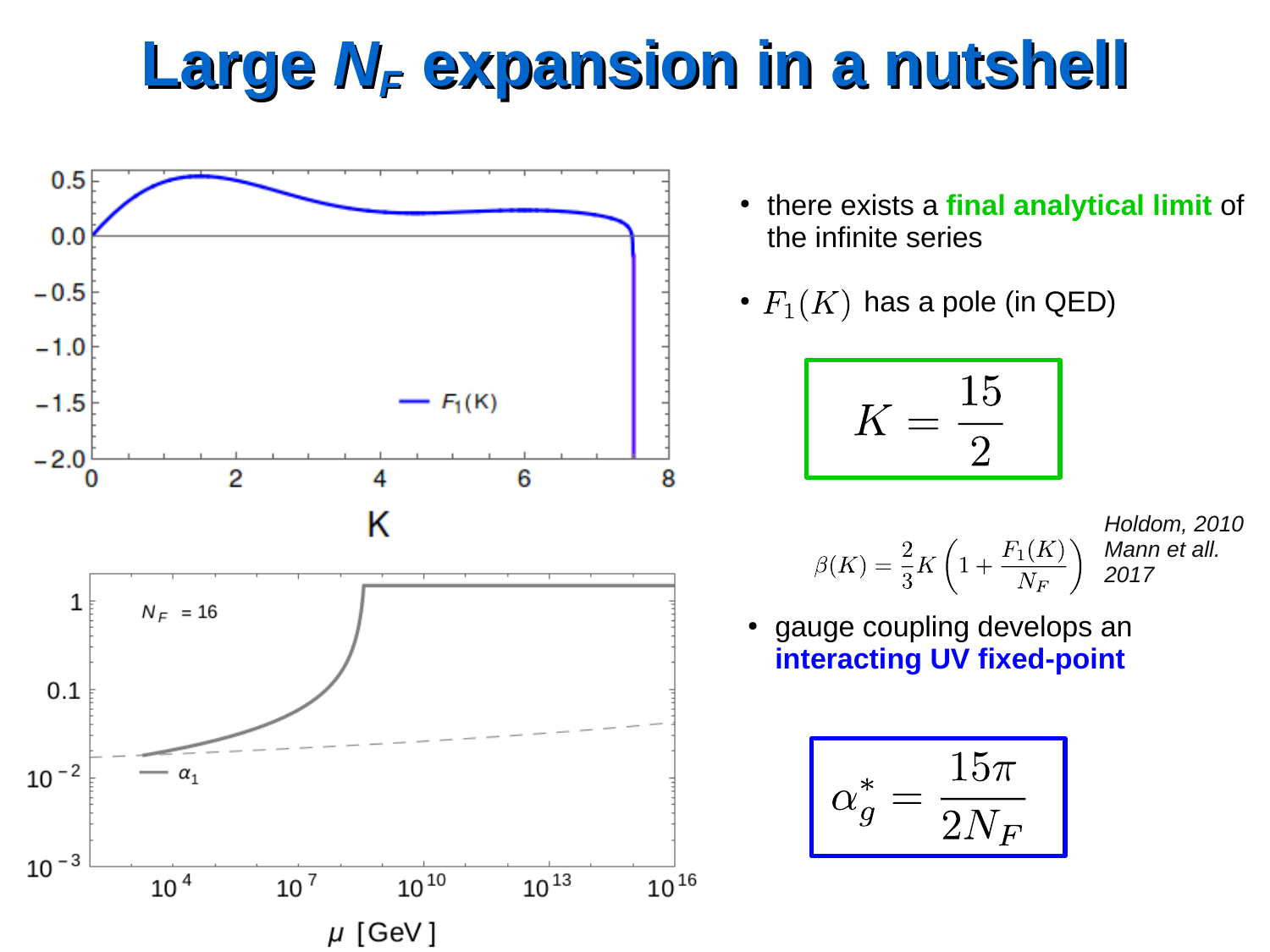

- there exists a **final analytical limit** of the infinite series
- $F_1(K)$  has a pole (in QED)

$$
K = \frac{15}{2}
$$

*K = 3*  **for QCD**

*Holdom, 2010 Mann et all. 2017*

gauge coupling develops an **interacting UV fixed-point** 

$$
\boxed{\alpha_g^* = \frac{15\pi}{2N_F}}
$$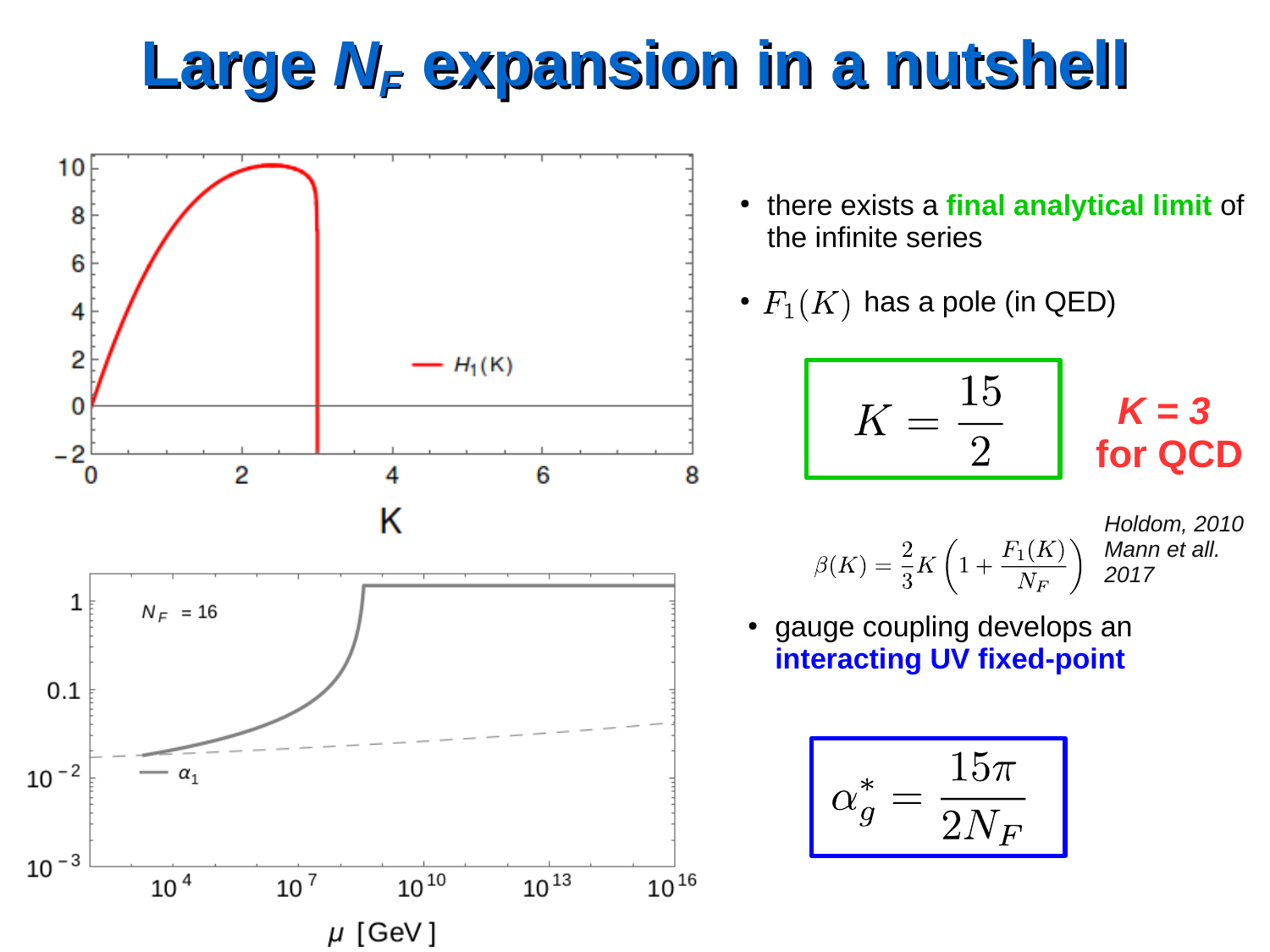$$
\beta_y(K) \equiv \frac{d \ln \alpha_y}{d \ln \mu} = \sum_{i=1}^{\infty} \frac{Y_i(K)}{N_F^i}
$$

*KK, E.M. Sessolo, JHEP 1804 (2018) 027*

**Step 1:** Resum the gauge propagator:  $\Delta_{B\,\mu\nu} = \frac{g_{\mu\nu}}{k^2 - i\epsilon}$ 



 $i\Pi^{\rho\sigma}(k) = i \left( g^{\rho\sigma} k^2 - k^{\rho} k^{\sigma} \right) \Pi(k^2)$ 

$$
\Pi(k^2) = -2K \left( -\frac{4\pi\mu^2}{k^2} \right)^{\frac{\epsilon}{2}} \frac{\Gamma\left(\frac{\epsilon}{2}\right) \Gamma\left(2 - \frac{\epsilon}{2}\right)^2}{\Gamma\left(4 - \epsilon\right)}
$$

$$
\Delta'_{\mu\nu} = \Delta_{B\,\mu\nu} + \Delta_{B\,\mu\rho} \Pi^{\rho\sigma}(k) \Delta_{B\,\sigma\nu} + \dots
$$

$$
\Delta'_{\mu\nu} = \frac{g_{\mu\nu}}{(k^2 - i\epsilon) \left[1 - \Pi(k^2)\right]} = \frac{g_{\mu\nu}}{k^2} \sum_{n=0}^{\infty} \Pi^n(k^2)
$$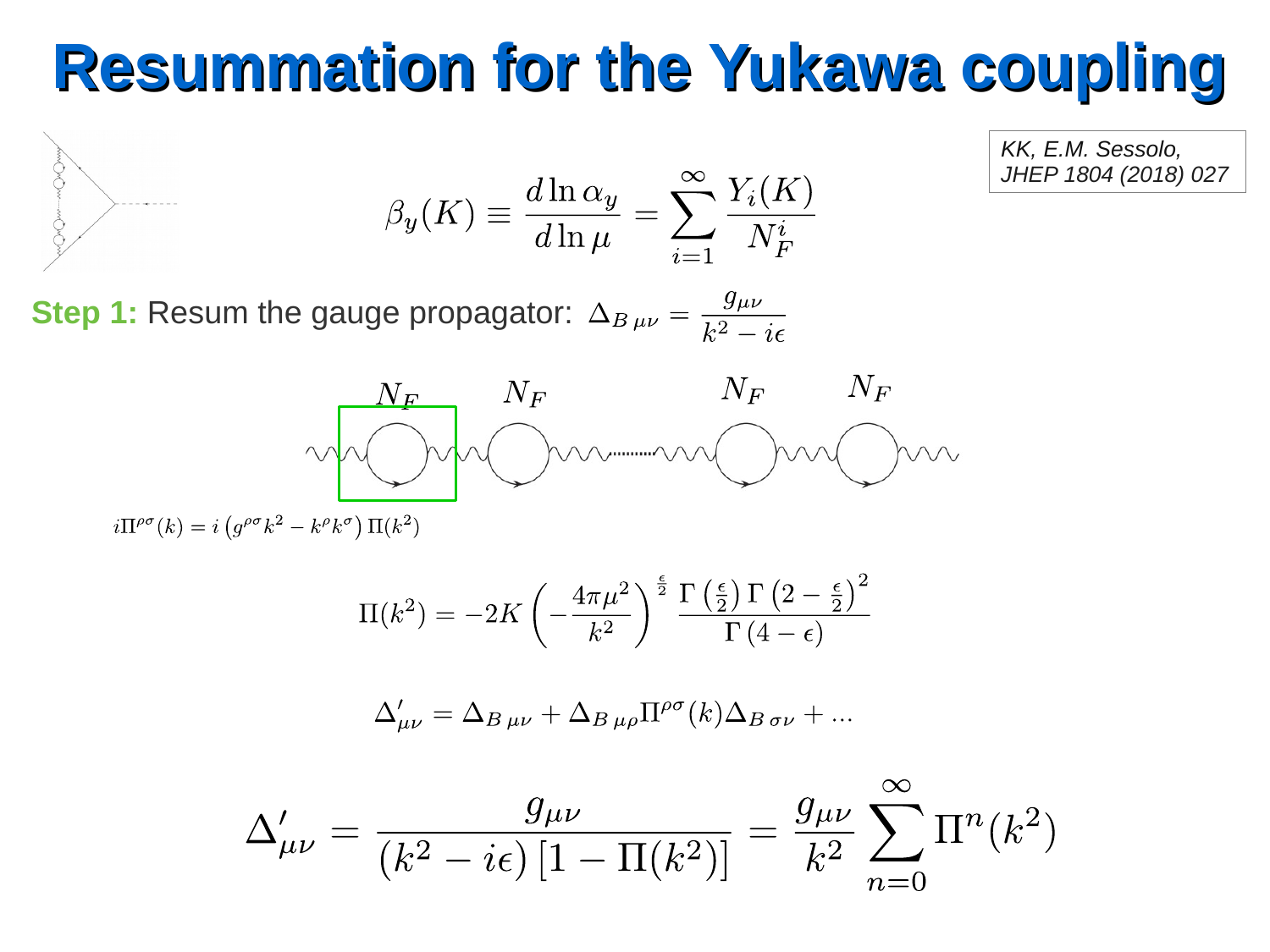**Step 2:** Calculate resummed renormalization constants



$$
Z_1 - 1 = -\Lambda_Y(p, p')\Big|_{\text{poles in } \varepsilon}
$$



$$
\frac{1}{2} \int_{\mathcal{C}_{\mathcal{W}} \rightarrow \mathcal{W}} \frac{1}{\sqrt{2}} \, d\mu
$$

$$
Z_{2L,R} - 1 = \frac{d}{dp} \Sigma_2(p)_{L,R} \Big|_{\text{poles in } \epsilon}
$$

$$
\left.\begin{matrix}\circ^{\mathbb{P}^{m-m_{\gamma}}}\circlearrowleft\\ \circlearrowright\end{matrix}\right\vert_{\mathcal{D}^{\text{obs in }\epsilon}}Z_{\phi}-1=\frac{d}{dp^2}S(p^2)\right\vert_{\text{poles in }\epsilon}
$$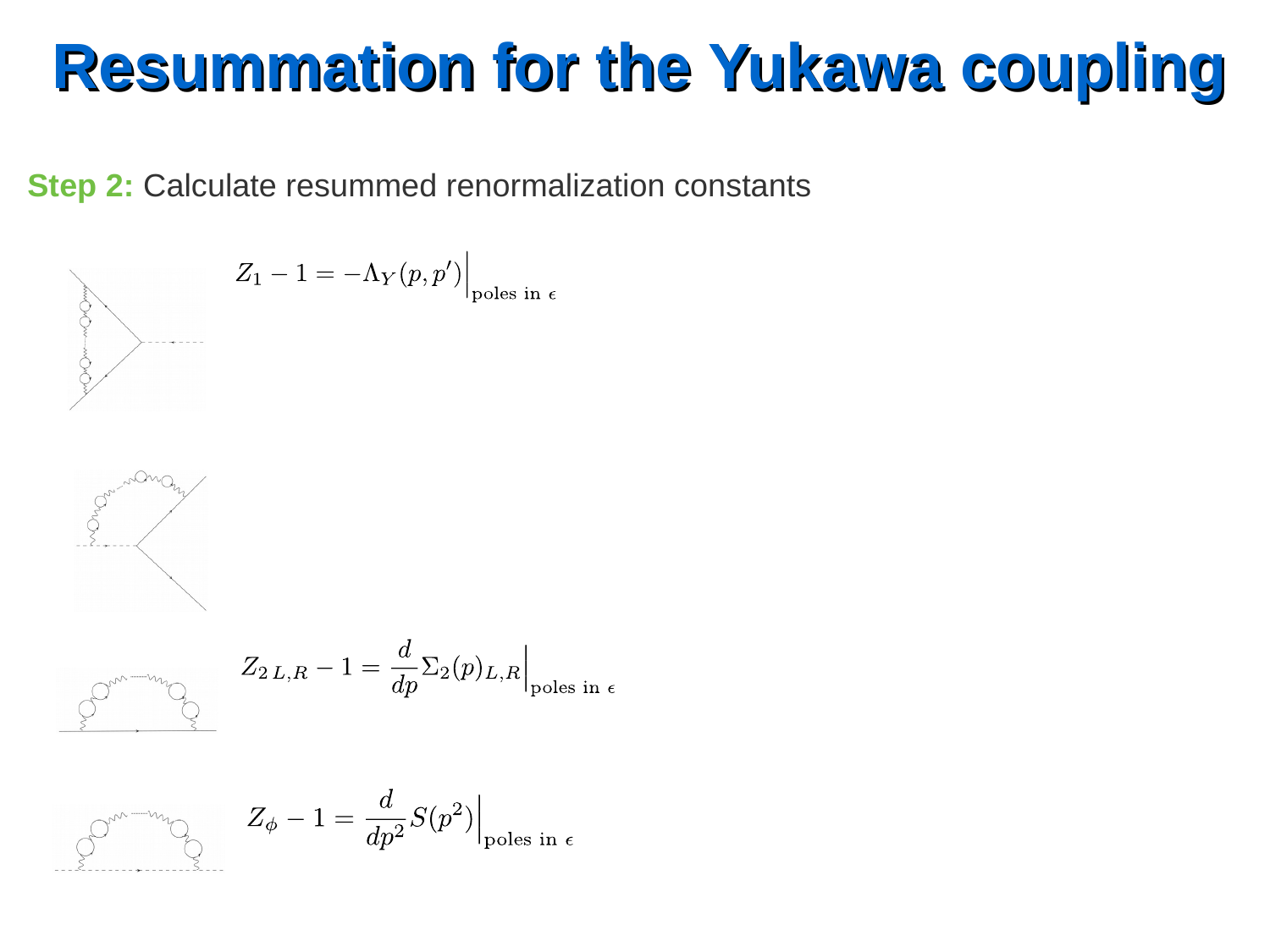**Step 2:** Calculate resummed renormalization constants

$$
Z_{1} - 1 = -\Lambda_{Y}(p, p')\Big|_{\text{poles in }\epsilon}
$$
\n
$$
\Lambda_{Y}^{(p, p')} = \sum_{n=0}^{\infty} \Lambda_{Y}^{(n)}(p, p')
$$
\n
$$
\Lambda_{Y}^{(n)}(p, p') = (-ig_{1,0})^{2} q_{L}q_{R} \mu \left[ \frac{\Pi^{n}(0)}{\Pi^{n}(0)} \int \frac{d^{d}k}{(2\pi)^{d}} \gamma_{\nu} \frac{i(p-k+m_{0})}{(p-k)^{2} - m_{0}^{2}} y \frac{i(p'-k+m_{0})}{(p'-k)^{2} - m_{0}^{2}} \gamma_{\nu} \frac{\left[-i(\mu^{2})^{\frac{n_{\ell}}{2}}\right]}{(k^{2})^{1+\frac{n_{\ell}}{2}}}
$$
\n
$$
+ q_{S}^{2} (-ig_{1,0})^{2} \mu^{t} \Pi^{n}(0) \int \frac{d^{d}k}{(2\pi)^{d}} \gamma_{\nu} \frac{i(p'-k+m_{0})}{(p'-k)^{2} - m_{0}^{2}} y \frac{i(2l-k)^{\nu}}{(l-k)^{2} - M_{0}^{2}} \frac{-i(\mu^{2})^{\frac{n_{\ell}}{2}}}{(k^{2})^{1+\frac{n_{\ell}}{2}}}
$$
\n
$$
Z_{2L,R} - 1 = \frac{d}{dp} \Sigma_{2}(p)_{L,R} \Big|_{\text{poles in }\epsilon}
$$
\n
$$
-i\Sigma_{2}(p)_{L,R} = \sum_{n=0}^{\infty} \left[-i\Sigma_{2}^{(n)}(p)_{L,R}\right]
$$
\n
$$
Z_{2L,R} - 1 = \frac{d}{dp} \Sigma_{2}(p)_{L,R} \Big|_{\text{poles in }\epsilon}
$$
\n
$$
-i\Sigma_{2}(p)_{L,R} = \sum_{n=0}^{\infty} \left[-i\Sigma_{2}^{(n)}(p)_{L,R}\right] \frac{d^{d}k}{(p-k+m_{0})} \gamma_{\mu} \frac{-i(\mu^{2})^{\frac{n_{\ell}}{2}}}{(k^{2})^{1+\frac{n_{\ell}}{2}}}
$$
\n
$$
Z_{\phi} - 1 = \frac{d}{dp^{2}} S(p^{2}) \Big|_{\text{poles in }\epsilon}
$$
\n
$$
-iS(n) (
$$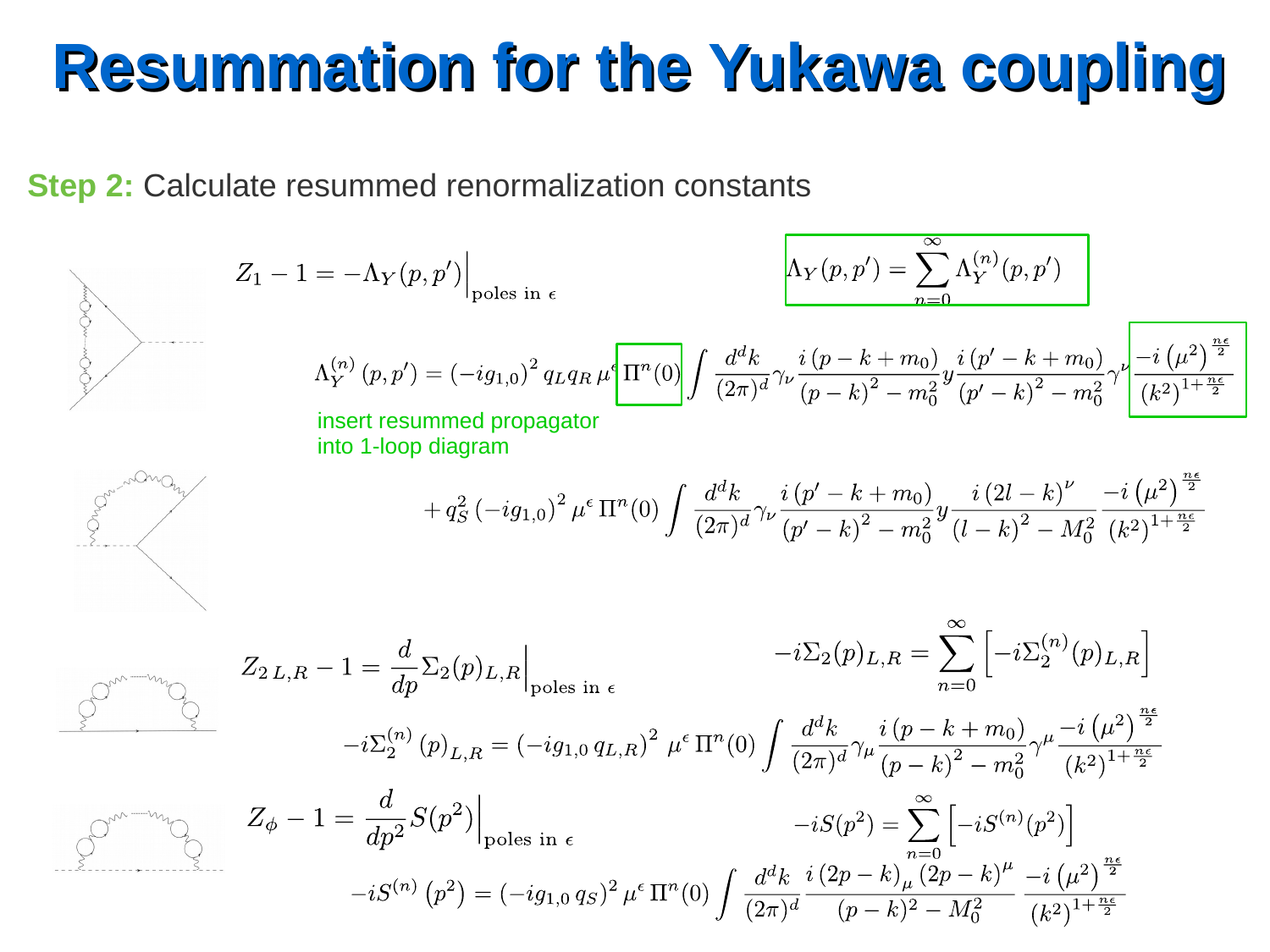**Step 3:** Use resummation formula

$$
\frac{d\Sigma_2(p)_{L,R}}{dp} = \frac{3}{4N_F} \frac{q_{L,R}^2}{q^2} \sum_{n=1}^{\infty} \left(-\frac{2}{3}K_0\right)^n \frac{1}{n\epsilon^n} H_2(n,\epsilon) \qquad \text{pole extraction}
$$

$$
K_0^n = Z_3^{-n} K^n = \left(1 - \frac{2}{3} \frac{K}{\epsilon}\right)^{-n} K^n = K^n \sum_{i=0}^{\infty} \binom{-n}{i} \left(-\frac{2}{3} \frac{K}{\epsilon}\right)^i
$$
 renormalization of  
the gauge coupling

$$
H_2(n,\epsilon) = \sum_{j=0}^{\infty} H_2^{(j)}(\epsilon)(n\epsilon)^j, \qquad H_2^{(0)}(\epsilon) = \sum_{i=0}^{\infty} \widetilde{H}_2^{(i)} \epsilon^i, \qquad \widetilde{H}_2^{(0)} = 1
$$

$$
\frac{d\Sigma_2(p)_{L,R}}{dp} = \frac{3}{4N_F} \frac{q_{L,R}^2}{q^2} \sum_{n=1}^{\infty} (-1)^n \left(\frac{2K}{3}\right)^n \sum_{j=0}^{n-1} \frac{H_2^{(j)}(\epsilon)}{\epsilon^{n-j}} \left[\sum_{i=0}^{n-1} {n-1 \choose i} (-1)^i (n-i)^{j-1}\right] \begin{cases} 0, & j > 0 \\ -(-1)^n 1/n, & j = 0 \end{cases}
$$

resummation formula (Palanques-Mestre, Pascual)

$$
\frac{d\Sigma_2(p)_{L,R}}{dp} = -\frac{3}{4N_F}\frac{q_{L,R}^2}{q^2}\sum_{n=1}^{\infty} \left(\frac{2K}{3}\right)^n\frac{H_2^{(0)}(\epsilon)}{n\epsilon^n} \stackrel{\frac{1}{\epsilon}}{=} -\frac{3}{4N_F}\frac{q_{L,R}^2}{q^2}\sum_{n=1}^{\infty} \left(\frac{2K}{3}\right)^n\frac{\widetilde{H}_2^{(n-1)}}{n\epsilon}
$$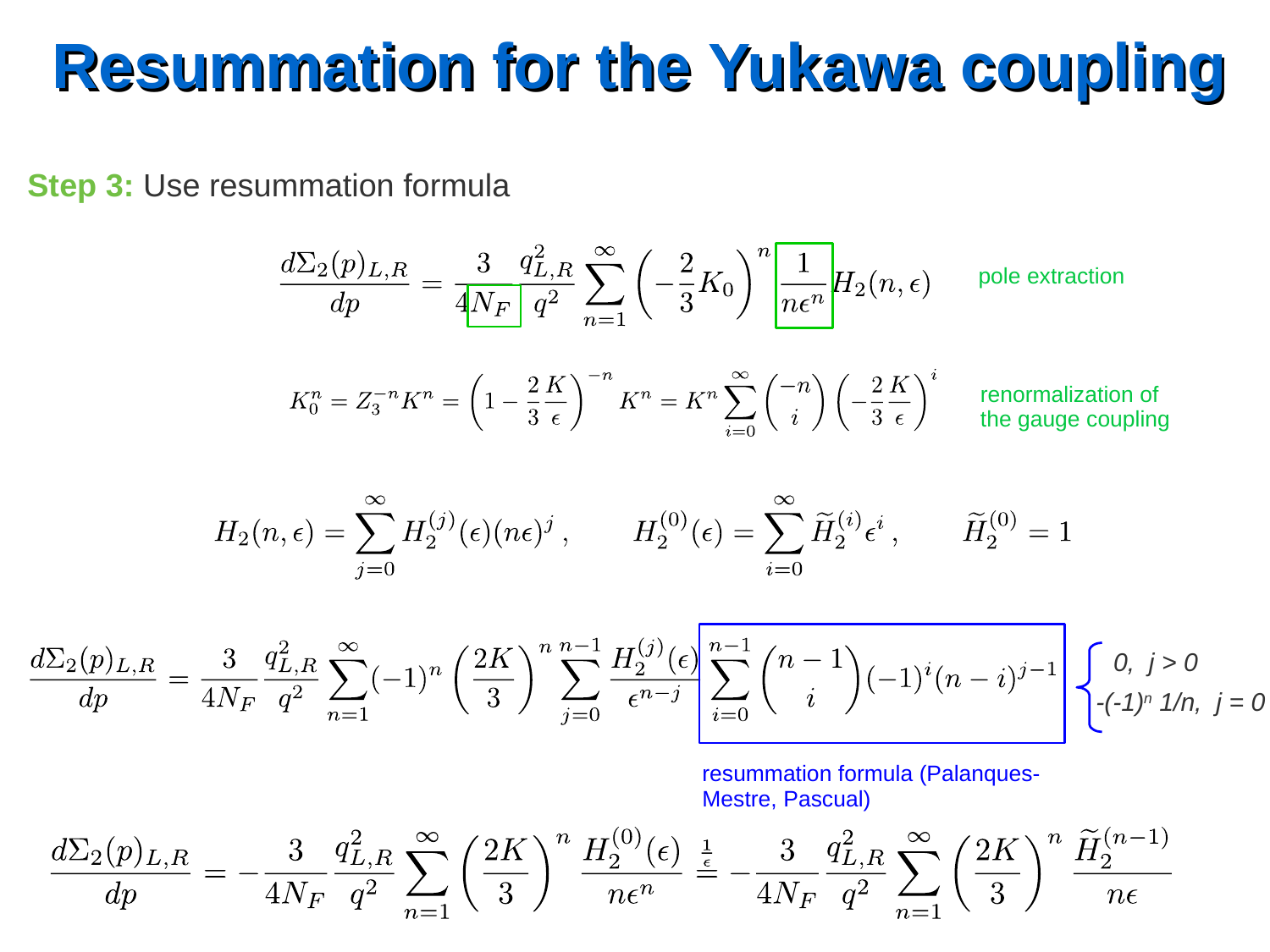**Step 4:** Derive the beta function

$$
\epsilon \, \frac{\partial Z_{2\,L,R}}{\partial K} = -\frac{1}{2 N_F} \frac{q_{L,R}^2}{q^2} \! \left| \sum_{n=0}^\infty \widetilde{H}_2^{(n)} \cdot \left( \frac{2K}{3} \right)^n \! \right| \! \! = -\frac{1}{2 N_F} \frac{q_{L,R}^2}{q^2} \! \left| H_2^{(0)} \left( \frac{2K}{3} \right) \right|
$$

...and similar for other renormalization constants

$$
Y_1(K)K^{-1} = -4\frac{q_L q_R}{q^2} Y_1^{(0)} \left(\frac{2}{3}K\right) - \frac{q_S^2}{q^2} Y_2^{(0)} \left(\frac{2}{3}K\right)
$$

$$
\frac{1}{2}\frac{q_L^2 + q_R^2}{q^2} H_2^{(0)} \left(\frac{2}{3}K\right) - \frac{q_S^2}{q^2} H_\phi^{(0)} \left(\frac{2}{3}K\right)
$$

$$
\beta_y(K) \equiv \frac{d\ln \alpha_y}{d\ln \mu} = \frac{Y_1(K)}{N_F}
$$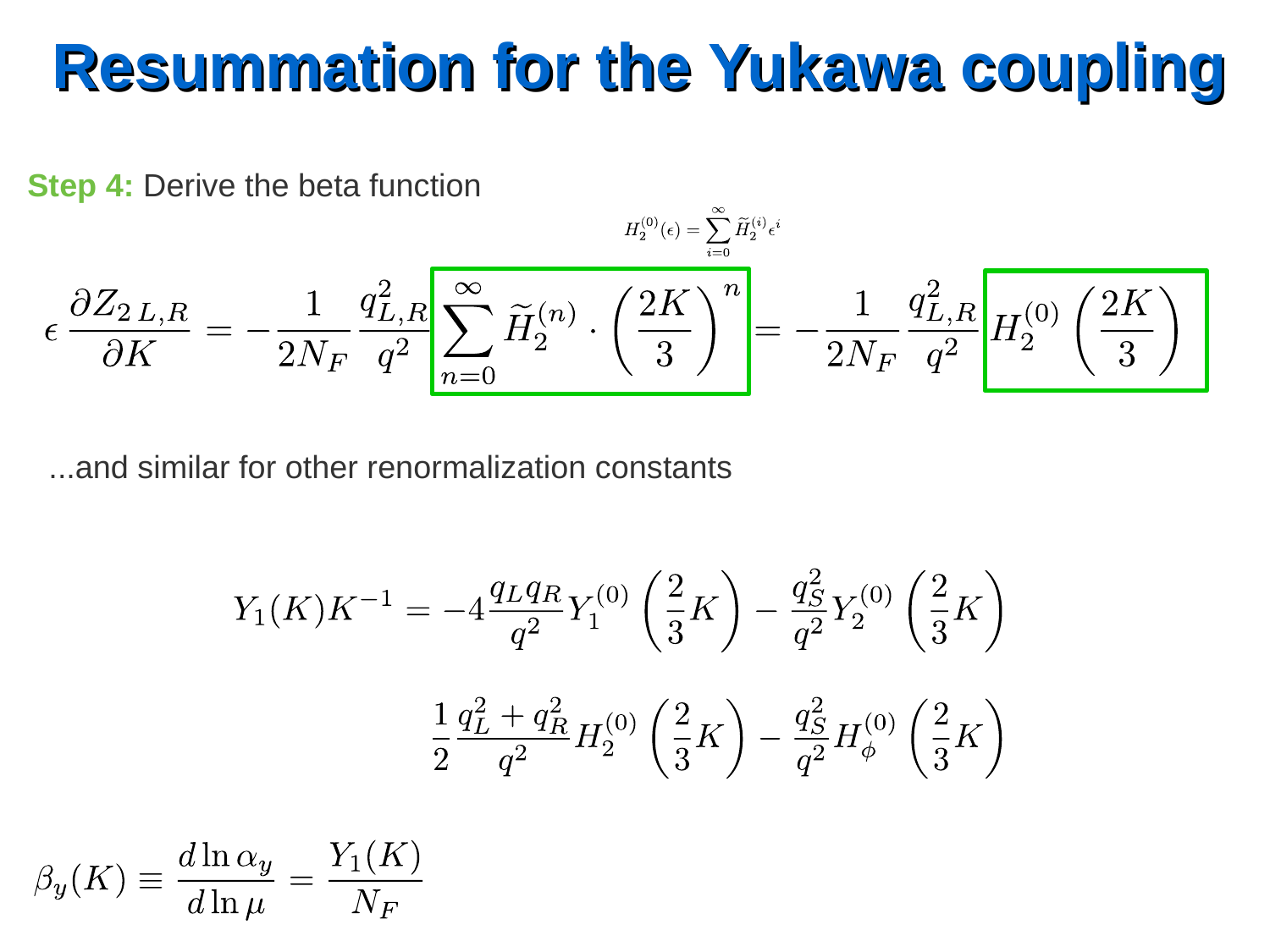# Yukawa coupling at large  $N_F$

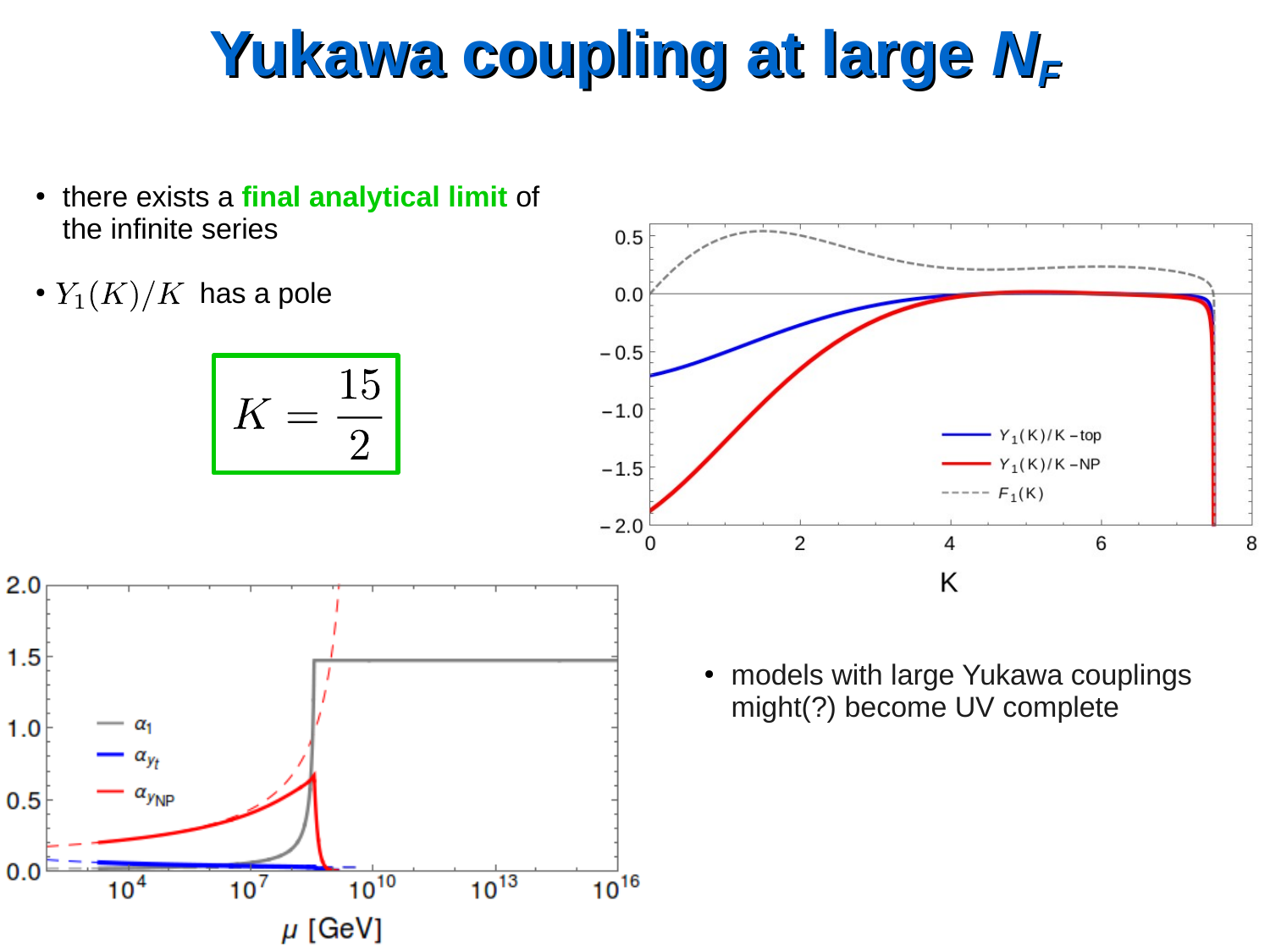## **Interlude - pheno applications**

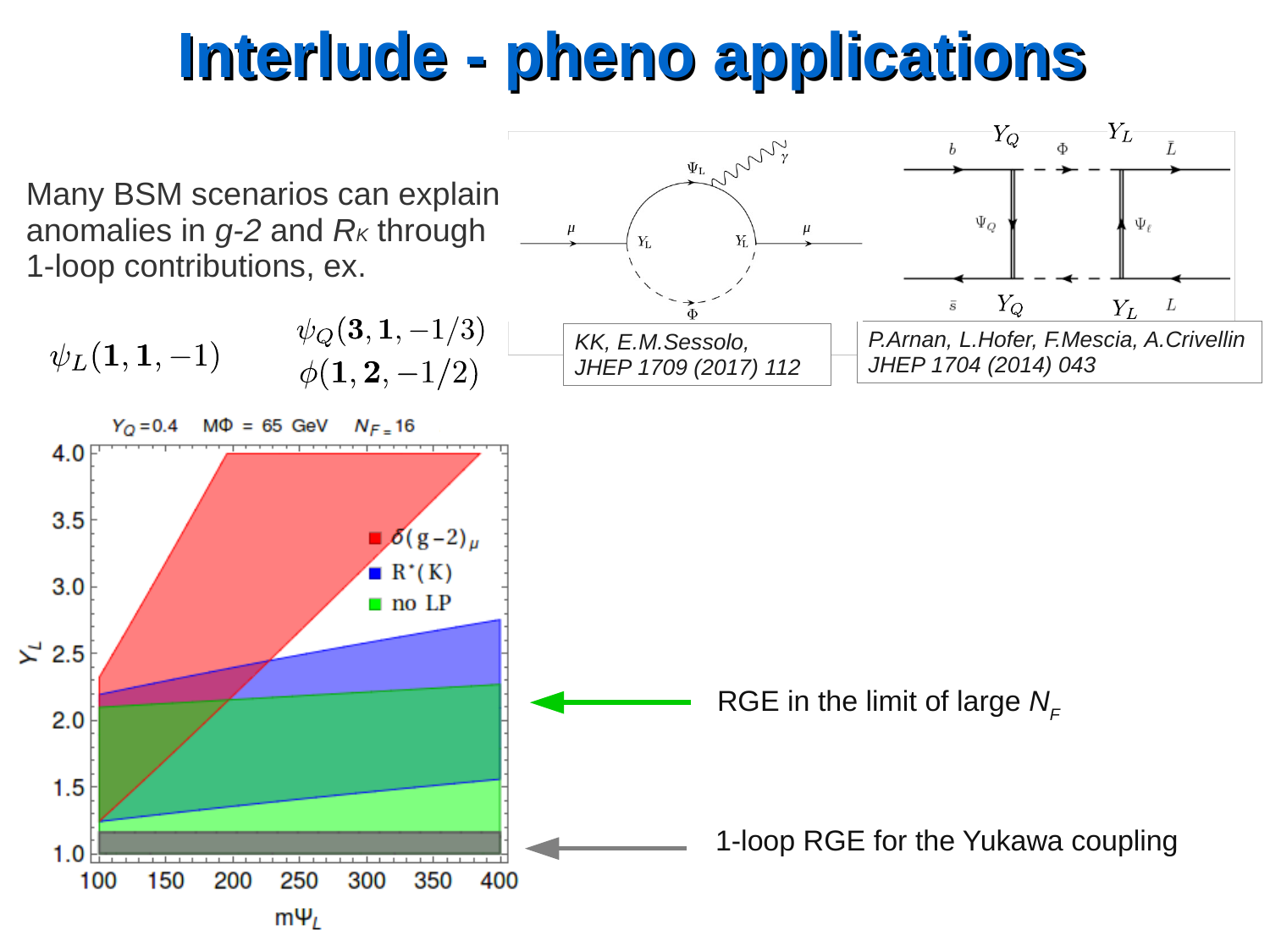# **Scalar quartic coupling at large**  $N_F$



*Pelaggi, Plasencia, Salvio, Sannino, Smirnov, Strumia*, *Phys.Rev. D97 (2018)*

$$
(\beta_{\lambda})_{1/N} = -c_1 \lambda KR_{\lambda}(K) + d_1 K^2 R_g(K)
$$



#### **Quartic coupling stays perturbative only for non-abelian gauge groups**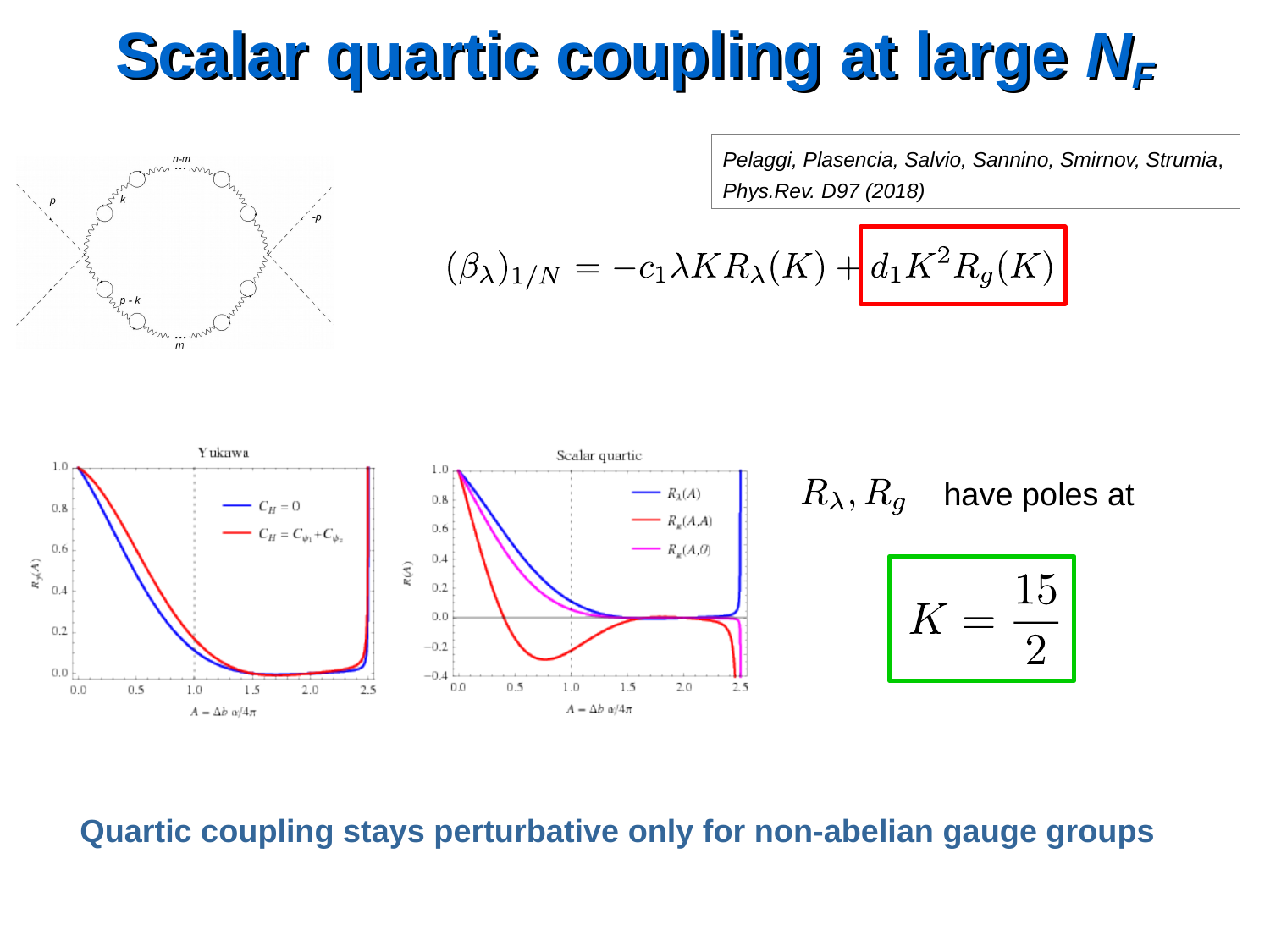## **Large** *NF* **- state of the art**

|                      | $\beta_g$                          | $\beta_y$      |                                    |  |
|----------------------|------------------------------------|----------------|------------------------------------|--|
| U(1)                 | $\boldsymbol{\theta}$<br>$K = 7.5$ | #<br>$K = 7.5$ | $\boldsymbol{\alpha}$<br>$K = 7.5$ |  |
| SU(N)                | $\frac{0}{0}$<br>$K = 3$           | #<br>$K = 7.5$ | $\&$<br>$K = 7.5$                  |  |
| $U(1) \times SU(N)$  | $K = 7.5$                          | $K = 7.5$      | $K = 7.5$                          |  |
| $SU(N) \times SU(M)$ | $K = 3$                            | $K = 7.5$      | $K = 7.5$                          |  |
| Yukawa               | $Y = 3$                            | $Y = 5$        |                                    |  |
| $U(1) + Y$ ukawa     | $K = 7.5, Y = 3$                   | $K=7.5, Y=5$   |                                    |  |

\$ *Palanques-Mestre, Pascual*, 1984; % Gracey, 1996, *Holdom*, 2010;

# *Kowalska, Sessolo*, *JHEP 1804 (2018) 027*; & *Pelaggi, Plasencia, Salvio, Sannino, Smirnov, Strumia*, *Phys.Rev. D97 (2018)*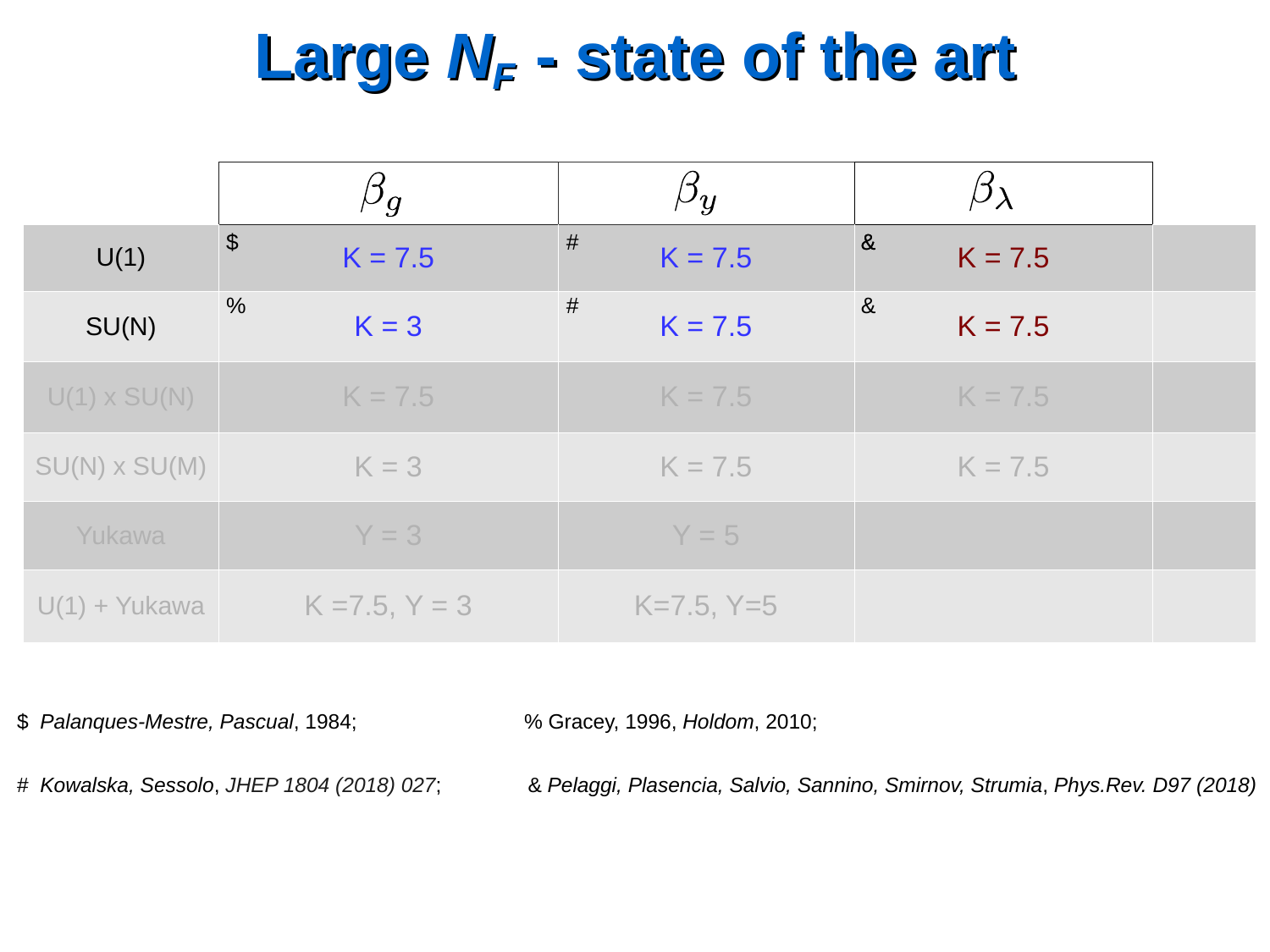#### **Large** *NF* **- state of the art**

|                     | $\overline{\rho}_g$        | $\beta_{y}$    |                                |  |
|---------------------|----------------------------|----------------|--------------------------------|--|
| U(1)                | $\frac{1}{2}$<br>$K = 7.5$ | #<br>$K = 7.5$ | $\boldsymbol{\&}$<br>$K = 7.5$ |  |
| SU(N)               | $\frac{0}{6}$<br>$K = 3$   | #<br>$K = 7.5$ | $\&$<br>$K = 7.5$              |  |
| $U(1) \times SU(N)$ | $K = 7.5$                  | $K = 7.5$      | $K = 7.5$                      |  |
| $SU(N)$ x $SU(M)$   | $K = 3$                    | $K = 7.5$      | $K = 7.5$                      |  |
| Yukawa              | $Y = 3$                    | $Y = 5$        |                                |  |
| $U(1) + Y$ ukawa    | $K = 7.5, Y = 3$           | $K=7.5, Y=5$   |                                |  |

\$ *Palanques-Mestre, Pascual*, 1984; % Gracey, 1996, *Holdom*, 2010;

# *Kowalska, Sessolo*, *JHEP 1804 (2018) 027*; & *Pelaggi, Plasencia, Salvio, Sannino, Smirnov, Strumia*, *Phys.Rev. D97 (2018)*

! *Antipin, Dondi, Sannino, Thomsen, Wang*, Phys.Rev. D98 (2018);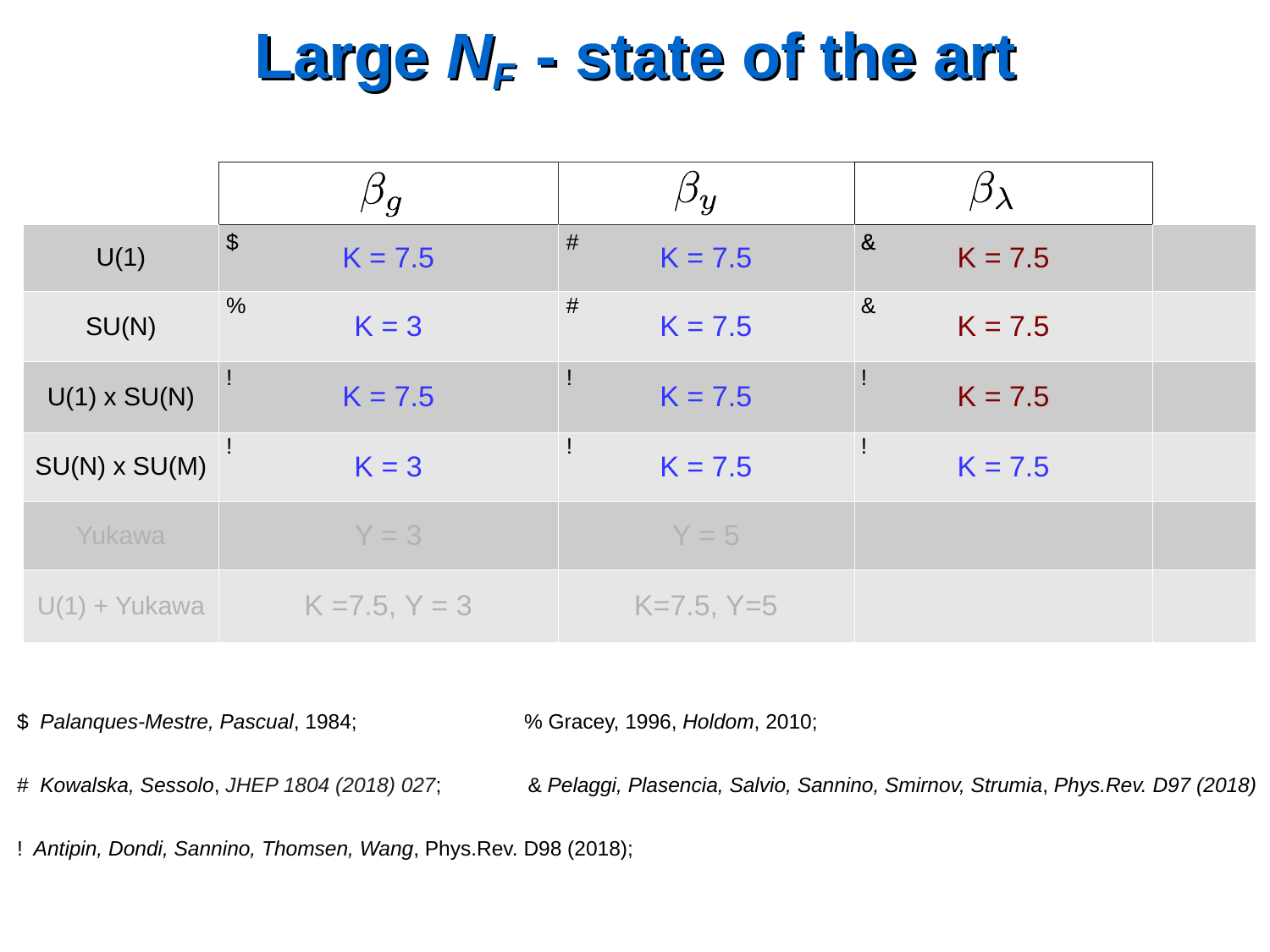## **Large** *NF* **- state of the art**

|                     | $\cup_{g}$                         | $\overline{\nu}y$   |                                |  |
|---------------------|------------------------------------|---------------------|--------------------------------|--|
| U(1)                | $\boldsymbol{\theta}$<br>$K = 7.5$ | #<br>$K = 7.5$      | $\boldsymbol{\&}$<br>$K = 7.5$ |  |
| SU(N)               | $\frac{0}{6}$<br>$K = 3$           | #<br>$K = 7.5$      | $\&$<br>$K = 7.5$              |  |
| $U(1) \times SU(N)$ | $K = 7.5$                          | Ţ<br>$K = 7.5$      | $K = 7.5$                      |  |
| $SU(N)$ x $SU(M)$   | $K = 3$                            | $K = 7.5$           | $K = 7.5$                      |  |
| Yukawa              | $\pm$<br>$Y = 3$                   | @<br>$Y = 5$        |                                |  |
| $U(1) + Yukawa$     | $\ddot{}$<br>$K = 7.5, Y = 3$      | $+$<br>$K=7.5, Y=5$ |                                |  |

\$ *Palanques-Mestre, Pascual*, 1984; % Gracey, 1996, *Holdom*, 2010;

# *Kowalska, Sessolo*, *JHEP 1804 (2018) 027*; & *Pelaggi, Plasencia, Salvio, Sannino, Smirnov, Strumia*, *Phys.Rev. D97 (2018)*

! *Antipin, Dondi, Sannino, Thomsen, Wang*, Phys.Rev. D98 (2018);

@ *Alanne, Blasi*, 1806.06954; + *Alanne, Blasi*, 1808.03252;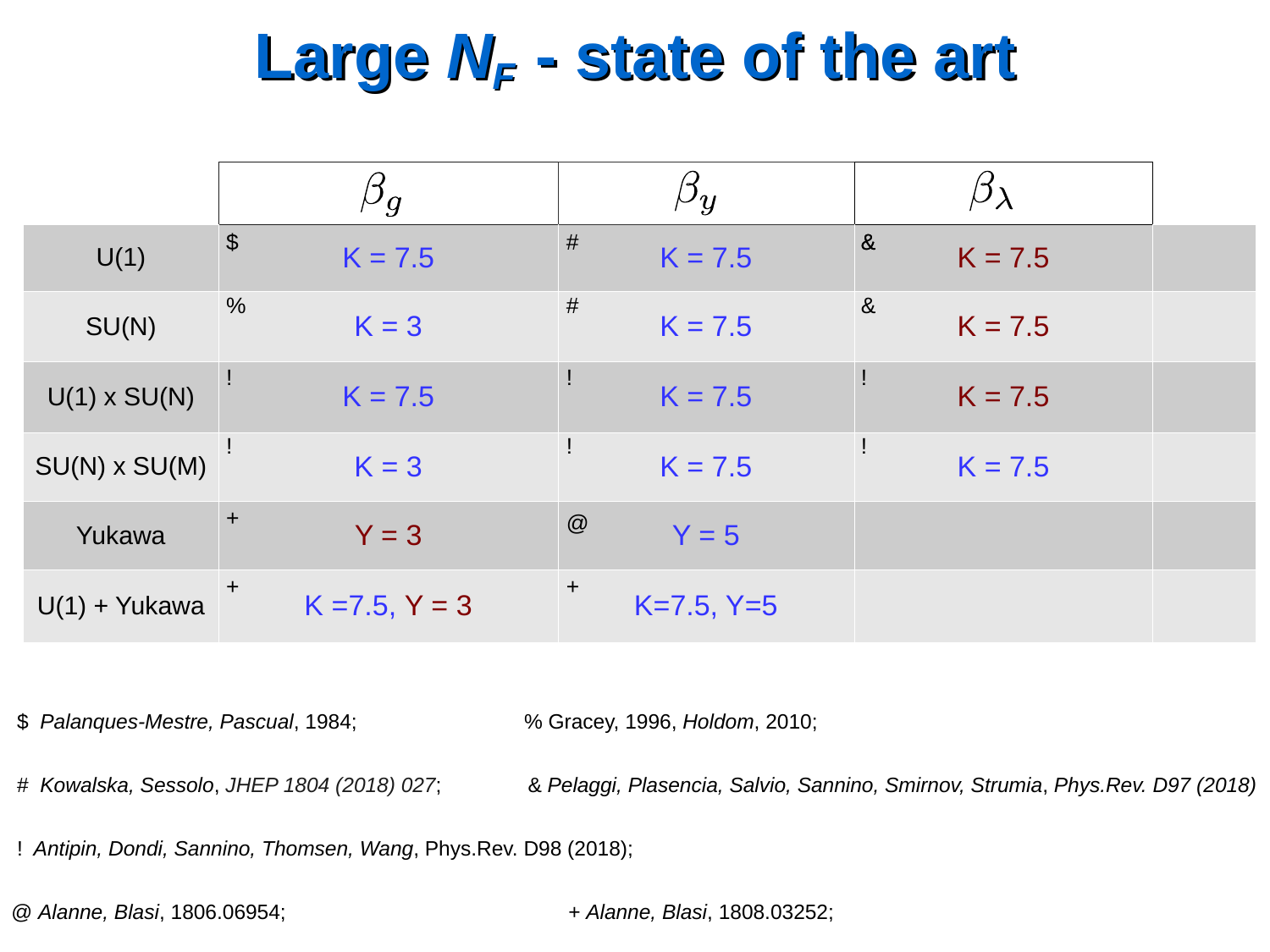# **AS Standard Model (gauge)**

|                      | $\beta_g$        | $\mu_{\bm{y}}$ |           |   |
|----------------------|------------------|----------------|-----------|---|
| U(1)                 | $K = 7.5$        | $K = 7.5$      | $K = 7.5$ | X |
| SU(N)                | $K = 3$          | $K = 7.5$      | $K = 7.5$ |   |
| $U(1) \times SU(N)$  | $K = 7.5$        | $K = 7.5$      | $K = 7.5$ | X |
| $SU(N) \times SU(M)$ | $K = 3$          | $K = 7.5$      | $K = 7.5$ |   |
| Yukawa               | $Y = 3$          | $Y = 5$        |           |   |
| $U(1) + Y$ ukawa     | $K = 7.5, Y = 3$ | $K=7.5, Y=5$   |           |   |





**No!**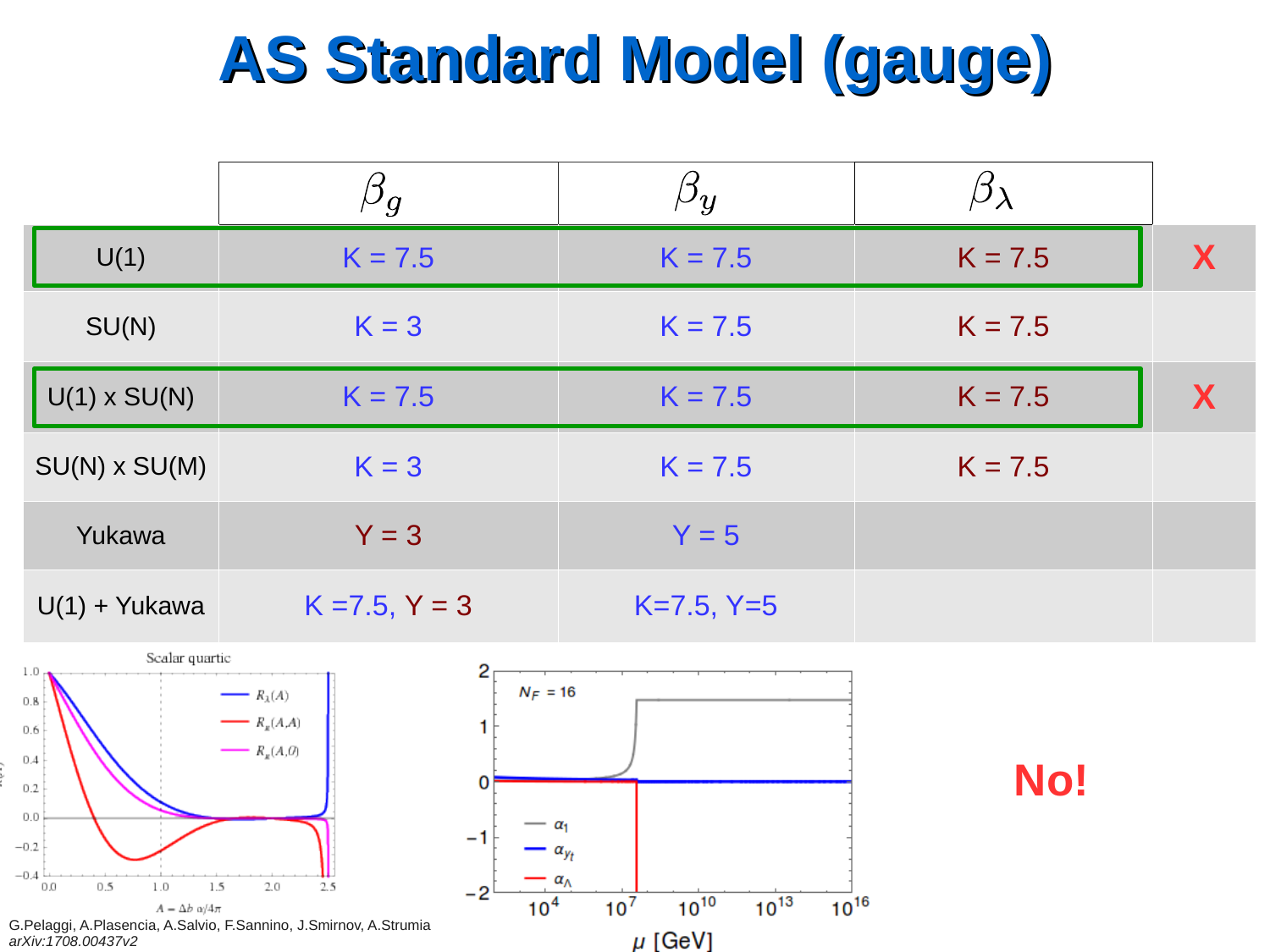# **AS GUT extensions of the SM**

|                     | $\beta_g$        | $\beta_y$    |           |   |
|---------------------|------------------|--------------|-----------|---|
| U(1)                | $K = 7.5$        | $K = 7.5$    | $K = 7.5$ | X |
| SU(N)               | $K = 3$          | $K = 7.5$    | $K = 7.5$ | V |
| $U(1) \times SU(N)$ | $K = 7.5$        | $K = 7.5$    | $K = 7.5$ | X |
| $SU(N)$ x $SU(M)$   | $K = 3$          | $K = 7.5$    | $K = 7.5$ | V |
| Yukawa              | $Y = 3$          | $Y = 5$      |           |   |
| $U(1) + Y$ ukawa    | $K = 7.5, Y = 3$ | $K=7.5, Y=5$ |           |   |

For example:

Pati-Salam: *SU(4) x SU(2) x SU(2)*

 $\left.\text{Trinification: } \mathsf{SU(3)}_c \times \mathsf{SU(3)}_R \times \mathsf{SU(3)}_L\right.$ 

*Molinaro, Sannino, Wang arXiv: 1807.03669* 

*Wang, Al Balushi, Mann, Jiang arXiv: 1812.11085*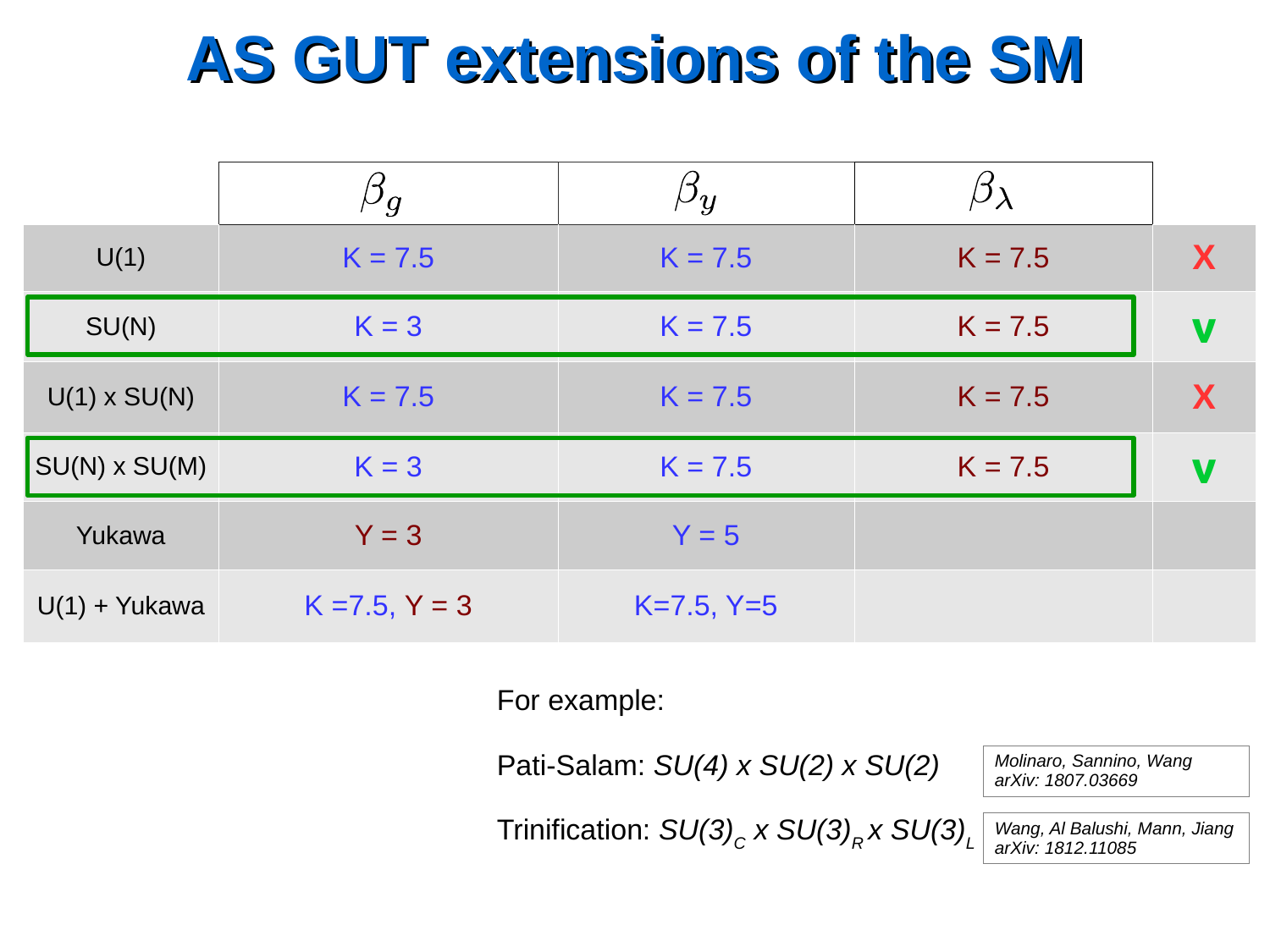# **AS Standard Model (Yukawa)?**

|                     | $\beta g$        | $\beta_y$    |           |   |
|---------------------|------------------|--------------|-----------|---|
| U(1)                | $K = 7.5$        | $K = 7.5$    | $K = 7.5$ | X |
| SU(N)               | $K = 3$          | $K = 7.5$    | $K = 7.5$ | V |
| $U(1) \times SU(N)$ | $K = 7.5$        | $K = 7.5$    | $K = 7.5$ | X |
| $SU(N)$ x $SU(M)$   | $K = 3$          | $K = 7.5$    | $K = 7.5$ | V |
| Yukawa              | $Y = 3$          | $Y = 5$      |           |   |
| $U(1) + Y$ ukawa    | $K = 7.5, Y = 3$ | $K=7.5, Y=5$ |           |   |

1-loop Higgs quartic:

$$
16\pi^2\beta(\lambda) = 24\lambda^2 + \lambda(12y_t^2 - 9g_2^2 - 3g_1^2) + \frac{3}{8}g_1^4 + \frac{9}{8}g_2^4 + \frac{3}{4}g_1^2g_2^2 - 6y_t^4
$$

#### **The first pole must has K > 7.5**